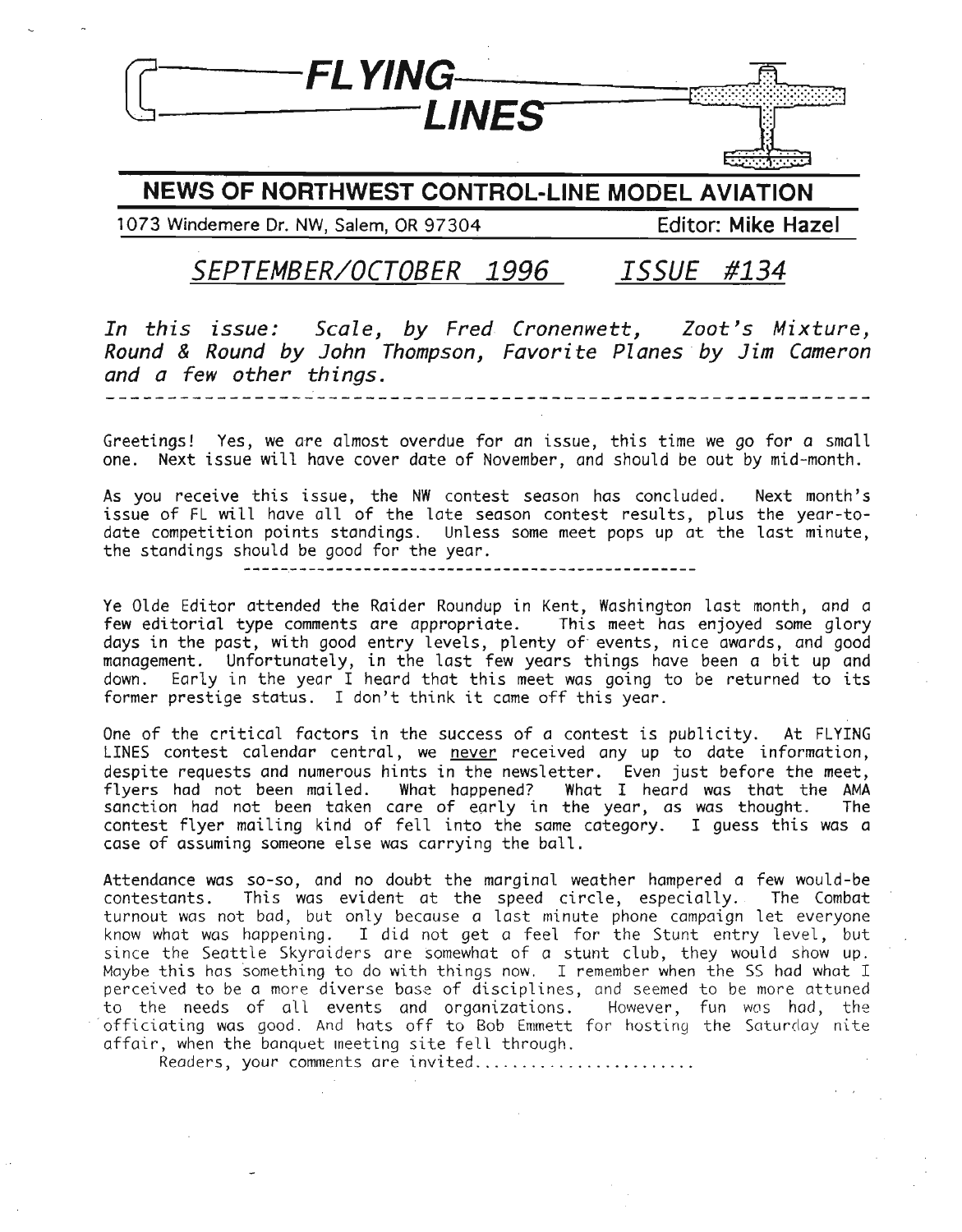

Modeling thought for the month:

"/l *requires less energy to take an object out of its proper place than to put it back. "*

- Macpherson's Theory of Entropy

### Model Builder: RIP 1971-1996

MANY of us recall our youth in the model aviation hobby in terms of the magazines that we grew up on, in the modeling sense.

For me in the early 1960s, it was *Model Airplane News,* which was about evenly divided in those days between control-line, free-flight and that other kind of modeling. The monthly CL column was called "Round & Round," and this column's title is an homage to that heritage. The magazine even published articles on how to build kits. I remember a several-page spread on how to build a Ringmaster. We kids ate this stuff up. A whole magazine devoted to what we did for fun! Older guys remember *Air Trails* and some of the other classic mags. For me it was *MAN* and *American Modeler.*

When I returned to the hobby in the 1970s, the picture had shifted, but there were a whole new batch of magazines to keep us in touch with the hobby worldwide. *Model Aviation* was starting up, *Flying Models* was a strong CL publication, and *MAN* had not yet gone completely to thumb twiddling. And there was a spunky magazine called *Model Budder,* that printed its logo sideways, perhaps to match the vertical orientation of its West Coast feel.

MB developed into a pretty good allround magazine and I was proud to be invited in the mid-1980s to take over the monthly CL column from *Flying Lines'* Mike Hazel, my predecessor. The CL column had a proud history, also due to the long service of Dan Rutherford as Mike's predecessor.

Through the nearly 10 years from 1987 to 1996, I tried to keep the CL column true to my vision of the CL community: *Not* a community of stunt fliers, or combat fliers, or racers, etc., but a community of *control-line model aviators,* with

2

common interests and goals. I always believed that we were too small a group to fragment. Thus, the column seldom mentioned PAMPA without also mentioning MACA and NCS and NCLRA and NASS, etc. We all hang together or we all hang separately, I believe.

**BEE** 

Response was always good. In 10 years of writing for  $MB$ , I can remember only one negative response to an article, which was a hurricane of criticism directed from a blustery east coast stunt flier and his buddies who objected to my quotation our Northwest guru's innocent observation that his plane (which had just won the world championships) was a little better flying in the wind than a particular Eastern favorite. Aside from that, 10 years and all positive feedback. If only real life were like that!

But now, as many of you will have heard by now, *Model Builder* is dead. It was the victim of rising paper costs and other pressures. A potential sale fell through, and the magazine closed its doors, fired its friendly staff and suspended publication.

If you don't think CL fliers need to hang together, consider this: Five or six years ago, while Bill Northrup was still publisher, he told me that he was under severe pressure from RCoriented advertisers to eliminate all the CL and free flight editorial content from the magazine, which the advertisers felt tainted the content. They didn't want to pay to advertise to noncustomers. We all know how idiotic such thinking is in a hobby that has so much crossover between the disciplines, but it's a hard thing for a publisher to face.

Through it all, Northrup and later Gallant Models steadfastly backed CL and  $FF$ never was there a hint that our sectors would be cut loose. Could that have been part of the reason for *MB's* downfall? I don't know.

But I do know that we have to stick together as hobbyists and support one another. If stunt fliers don't help out the speed fliers, and the combat fliers don't look out for their racing pals, and the racing guys don't support the carrier guys, we all go down the tubes.

The good news (I hope you think it's good news) is that the death of *MB* will make it possible for me to devote more of my time to helping boost the content of *FL* through this column and other features. I hope to begin doing some of the former work J did for *MB* in these pages.

J hope to begin adding product notes,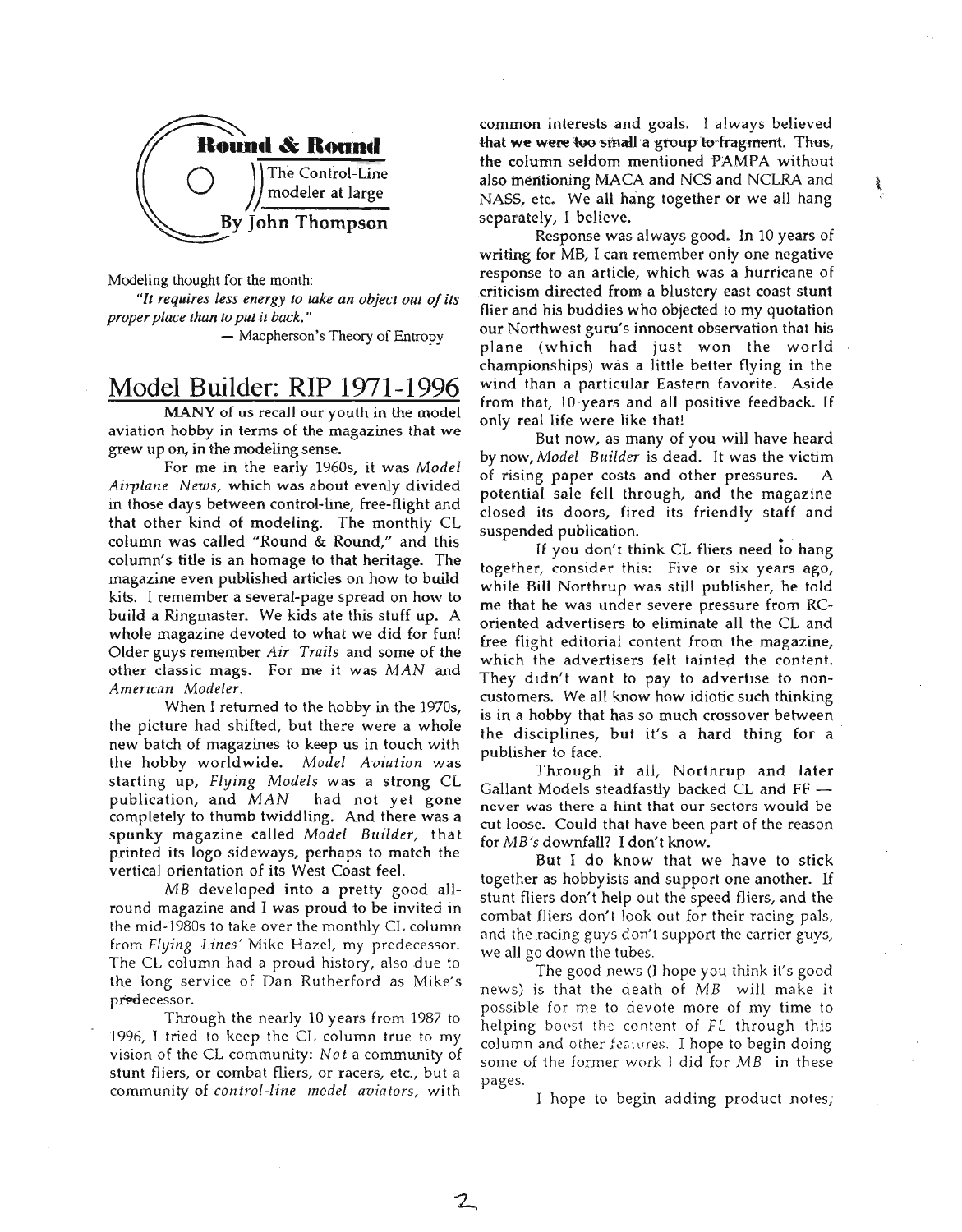technical tips, communications network guideposts, news from other regions and other random bits and pieces from the huge *MB* file and from what continues to come in via dozens of newsletters, online services and the mail.

And I want to hear from you. Send some feedback, some ideas, comments, possible topics, etc.

Remember, too, that *Flying Lines* is your nearest and dearest link to the world of CL flying, particularly as it relates to the Pacific Northwest. Experience over the past 17 years or so has proved that the Northwest fliers need such a publication. And that publication needs you. Here's how you can help:

• Write articles, letters, hints, tips, comments, etc. Send them to Mike at the FL address. They'll be published.

. . • Get your modeling buddies signed up. *F*L is an independent publication that must have paid subscriptions in order to perform its vital service as a communications network. Make sure everybody in your flying group is a subscriber.

There are reasons to do this other than to just keep the newsletter going: The newsletter is what keeps people informed. It's why people know to come to your contest, for example. Without it, we are just a bunch of isolated individuals flying, so to speak, in the dark.

• Be sure to keep the newsletter up to date -on standings, records and other regular features. These are popular features with many of the Northwest fliers, but they depend on the help of contest directors and participants to keep us up to date. Remember, placings through fourth place, and the number of entries in each event.

• Most of all, support your fellow modeler. We're all control-line model builders, whether we're building toward the perfect hourglass or the 200-mph club. We need to help keep each others' lines tight.

 $Send$  *comments, questions, and topics for dISCUSSIOn to John Thompson,* 2456 *Quince St., Eugene,* OR *97404...e-mail JohnT4051@aol.com.*

#### **UYou cannot legislate mediocrity"**



. *zoot zoomer*

In the world of competition, rules of the game are something that we all must deal with. And many competitors deal with them in different ways. You've got your lawyer types who are always looking for a loophole. These guys like to steer around what would be called the spirit, or intent of the law. and want to nitpick what is the letter of the law. And sometimes you have the other extreme, what I would call a rulebook ignoramous, you know the type: shows up with planes or equipment that doesn't fit, but wants to play anyway, acts surprised that rules even exist. (By the way, you do have a current AMA rule book, don't you ?)

There is also another type of competitor who approaches the rules game in another way. This is the guy who wants to change the event "to make it easier", or "make it fair for the beginner". This guy is normally well-intentioned, but unfortunately slightly misguided. In far too many cases, this individual is an armchair legislator, that is, he is not an active participant to the degree that all the nuances of the event are fully understood.

# **ZUDI'S MlxIURE**

The concept of events for the novice competitor is just fine and dandy, but unless the seasoned competitor is somehow restricted from participation, the veteran will usually win. This is the nature of competition. If the novice competes with the pros, the best thing they can do is to approach the experience as a learning one. All the present competitors have "paid their dues" , having been at the starting end of the learning curve at some point.

1 remember back a couple of rules cycles ago, when someone had proposed that the Goodyear (Scale Race) event be split into two classes. One of the classes as I recall. had some rather odd equipment restrictions, but the real kicker was a "speed limit"! Can you imagine putting a speed limit into a racing event? The next logical step would have been to require incompetent pitmen to further slow things down, to help "even the playing field". Sorry folks, but you cannot legislate mediocrity.

So, having said all this, what does the Zoomer suggest? He suggests to the armchair legislators to focus their energies not in messing with rules, but with actually learning and becoming proficient in an event of their interest. And then they can help the novice competitor, like most of the pros already do.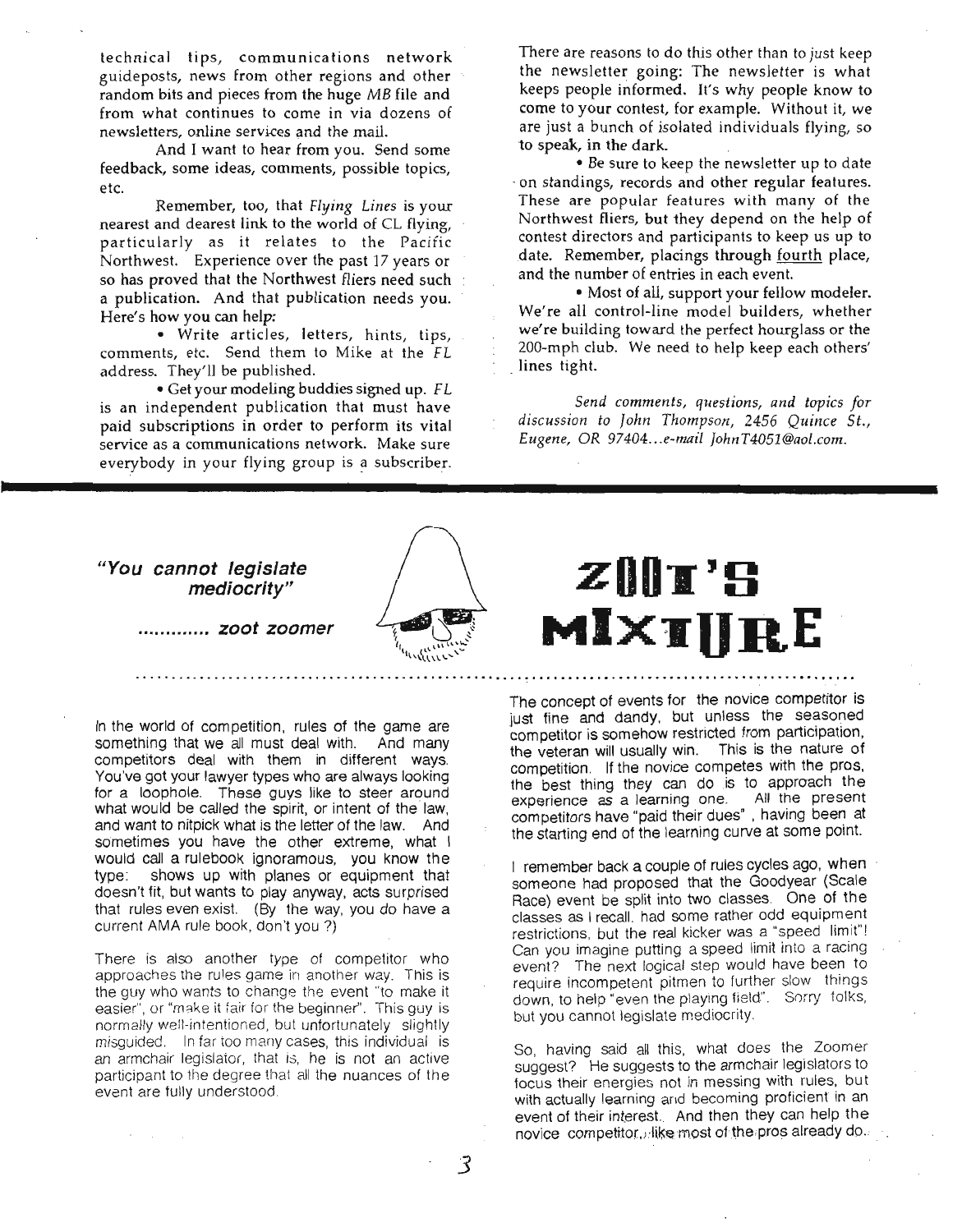# **·Scale - Start with Good documentation**

By: Fred Cronenwett

A great Scale model starts with great documentation. In fact some pilots won't even consider building an scale. model airplane until they have the entire documentation package assembled. This normally includes a 3-view, Proof of color and markings and other supporting data. The documentation folder you give the judges can make or break you during the Static judging. Except for Fun Scale, 50% of your total score is the static points. All of your static points are derived from your documentation folder as the judges determine how faithfully you reproduced a miniature version of the full size aircraft being presented.

The entire purpose behind scale is to build a exact duplicate of one particular airplane that looks and flies like the original. Once you have chosen what kind of airplane you want to model, your next job is to locate enough documentation on **one particular airplane** that strikes your fancy. The ideal documentation package will include color photographs, 3-view and color chips, however color chips not always possible. Some projects such as original WW-I fighters will only have black and white photographs available. To really do well, especially in Precision and FAI scale competition is critical that you can look at and touch your subject aircraft.

For the purpose of this discussion lets say we have selected the Hawker Sea Fury single seat fighter. Our first stop will be our local hobby shop that specializes in 1/72 scale plastic models. While I am not interested in the plastic models, these hobby shops have a large number of books and magazines about full size aircraft. Also look for book stores or mail order outfits that specialize in aviation books such as Zenith, or Squadron. If you are building a sport scale model you may only need to pick up 1 or 2 books on your subject aircraft. But now we need to choose a paint scheme to copy. One way is to locate a restored Hawker Sea Fury and duplicate that paint scheme down to the N-number. Remember you can not change any number or marking that is on the full size aircraft. Do not change the N-number on the full size aircraft to your AMA number on your model. Believe it or not this is a common mistake!

You could visit every airshow in the United States until you find the best looking Sea Fury but this is asking a bit much. Did you realize that there between 15 and 20 flyable Sea Fury's on the national register? There are atso about the same number in museums spread around the country that have been restored for static display only. Anyone of these examples would be a good candidate for your scale model. While at the Oshkosh EAA Fly-in this year I found three Sea Fury's on display just begging to be photographed. One of them belonged to Ellsworth Getchell who is very active on the airshow circuit. When you find your subject aircraft, grab 2 rolls off film (36 exposure each) and start shooting. Start with a 8 point walk around which will include the left and right side of the aircraft and shoot the details. Be sure to take a photograph of the landing gear, propeller blades, small markings, elevator, etc. When shooting the landing gear be sure to use the flash so that the details can be clearly seen. You will be referring to these photographs as you build your model so keep them handy.

The odds of finding a Sea Fury locally can be very remote, so this where Bob Banka's Scale Model Research will help you out. Bob has the largest collection of documentation photographs and will sell prints from his original negatives. With over 5,800 photo packs he as 13 single seat Sea Fury's available. While a Piper Cub can be found at almost any airport, the unique and rare airplanes that we enjoy modeling are rarely in our back yard. Cal! Bob and order his catalog to see what he has available. His catalog also lists over 33,000 3-views that will also be required for your documentation package.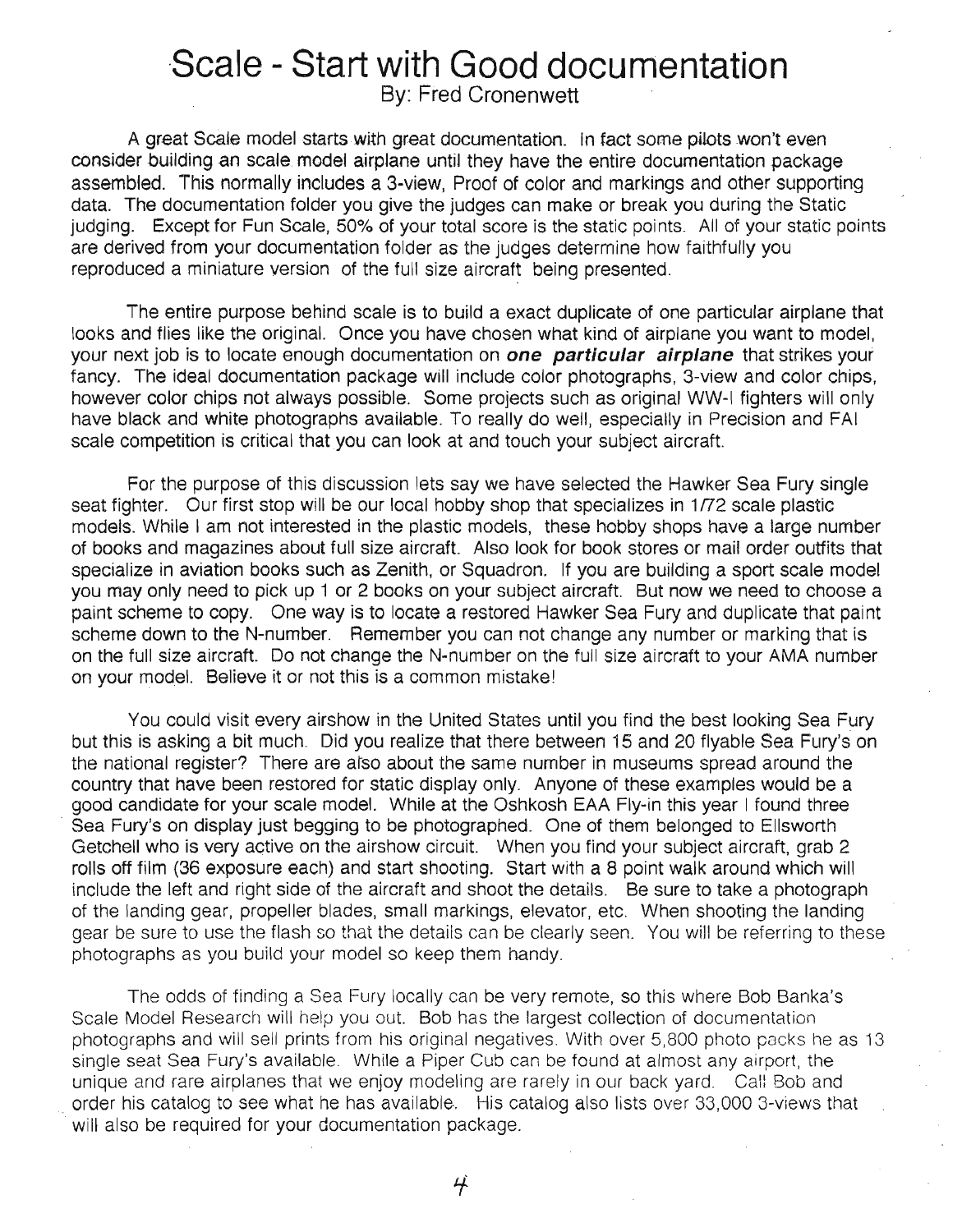Now pull out that 3-view of the Sea Fury and the Photographs of Ellsworth's airplane. ' You will be building a duplicate of Ellsworth's airplane that means if he modified his plane, you need to modify your model to match. Many restored WW-II fighters have been "modernized" which means that will be differences between the restored version and the wartime version. Ellsworth has removed the tail hook from his plane and faired in the bottom of the rUdder. And he has also removed the support structure that normally behind the pilots seat. Other Sea Fury's have been ·modifted to accept an American radial engine, the difference being that the American engine will turn a four blade propeller Counter-Clockwise, while the original British engine turns a five blade propeller Clockwise! These changes will have to be incorporated into your model. Fairing in the bottom of the rudder changes the outline of the model so you will have to clearly point this out to the judges. The photograph will take precedence over the 3-view in cases like this.

Scale Model Research Bob Banka 3114 Yukon Ave Costa Mesa, CA 92626 (714) 979-8058

Zenith Books PO BOX 1 Osceola, WI 54020-0001 1-600-826-6600

National Association of Scale Aeromodelers Attn: Bert Dugan (call for membership info) 11090 Phyllis Drive . Clio, MI 48420 (810) 686-0655

Squadron Mail Order 1115 CrOWley Drive Carrollton, Texas 75011-5010 (214) 242-8663



**The Flying Flea Market**

!'

Classified advertisements - FREE for FL subscribers

FOR SALE: NEW REWORKED VA .049 MOTORS. ALL MACHINED SURFACES HAND LAPPED, FIT, BLUEPRINTED AND MY NEW BULLET PROOF (BP) CONNECTING ROD INSTALLED IN EACH MOTOR. NO BREAK IN REQUIRED, READY TO RUN. 30,000+ RPM our OF BOX. \$75. REWORK YOUR OLD VA \$25 LABOR PLUS PARTS. 7075T6 ALUMINUM BP CON ROD \$10. JEFFREY REIN, 14326 102ND AVE NE, BOTHEll, WA 98011, PHONE (206) 823-6053

FLYING LINES SUBSCRIBERS: THIS SPACE IS FOR YOU!!!!!!!! SEND IN YOUR AD FOR SELL / SWAP / OR FOR NEEDS. YOUR AD WILL RUN FOR 1WO ISSUES, UNLESS YOU REQUEST OTHERWISE. CHANGE AD AT ANYTIME.

FOR SALE: MANY BACK ISSUES C F FLYING LINES ARE AVAILABLE. AN ORDER SHEEr IS AVAILABLE UPON REQUEST, LISTING ISSUE NUMBERS AND DATFS AVAILABLE FROM THE FL ARCHIVES.

FOR SALE: SEVERAL GLOW ENGINES THAT HAVE BEEN CONVERTED 10 IGNITION: rox .15, McCOY REDHEAD .19, K&B GREENHEAD, ETC. ALL IN GOOD SHAPE, COMPLETE WITH TIMERS, BUT NO PLUGS. CONTACT: HOMER SMITH, 1417 NW 1915T STREET, SEATTLE, WASH. 98177.

FOR SALE: FASCAL- CLEAR AIRPLANE COVERING FOR EITHER FOAM OR OPEN FRAMES. IT HAS STICKY ADHESIVE, SO IT'S GOCD FOR ON-FIELD REPAIRS. WORKS WITH HIGH OR LOW HEAT, AND CAN BE PAINTED. A MUST FOR COMBAT FLIERS. PRICE IS 75 CENTS PER FOOT, PLUS SHIPPING. JOHN THOMPSON, 2456 QUINCE STREET, EUGENE, OR 97404, OR E-MAIL JohnT4051@aol.com

FOR SALE: CONTROLINE AND OLD TIME FF TANKS; SIZES 14CC TO 7 OUNCE. COMPLETE UNE OF FUELS; FAI (0%) TO 75%, AS WELL AS INGREDIENTS. BROCHURE: \$1.00 CAROLINA-TAFFINDER, 8345 DELHI ROAD, N. CHARLESTON, SC 29406 TEL. & TAPE: (803) 553-7169 E-MAIL: DDTAFF@AOL.COM

. .. ..'-..- - ..-

WANTED: COLLECTABLE QUALITY SPEED<br>PLANE KITS. MIKE HAZEL (503) 364-8593 MIKE HAZEL (503) 364-8593

FOR SALE: UNUSED PLANS FOR "JUNAR", <sup>&</sup>gt; AEROBATICS DESIGN FROM FLYING MODELS MAGAZINE. \$4.00 POSTPAID. MIKE HAZEL, 1073 WINDEMERE DRIVE NW, SALEM, : OREGON 97304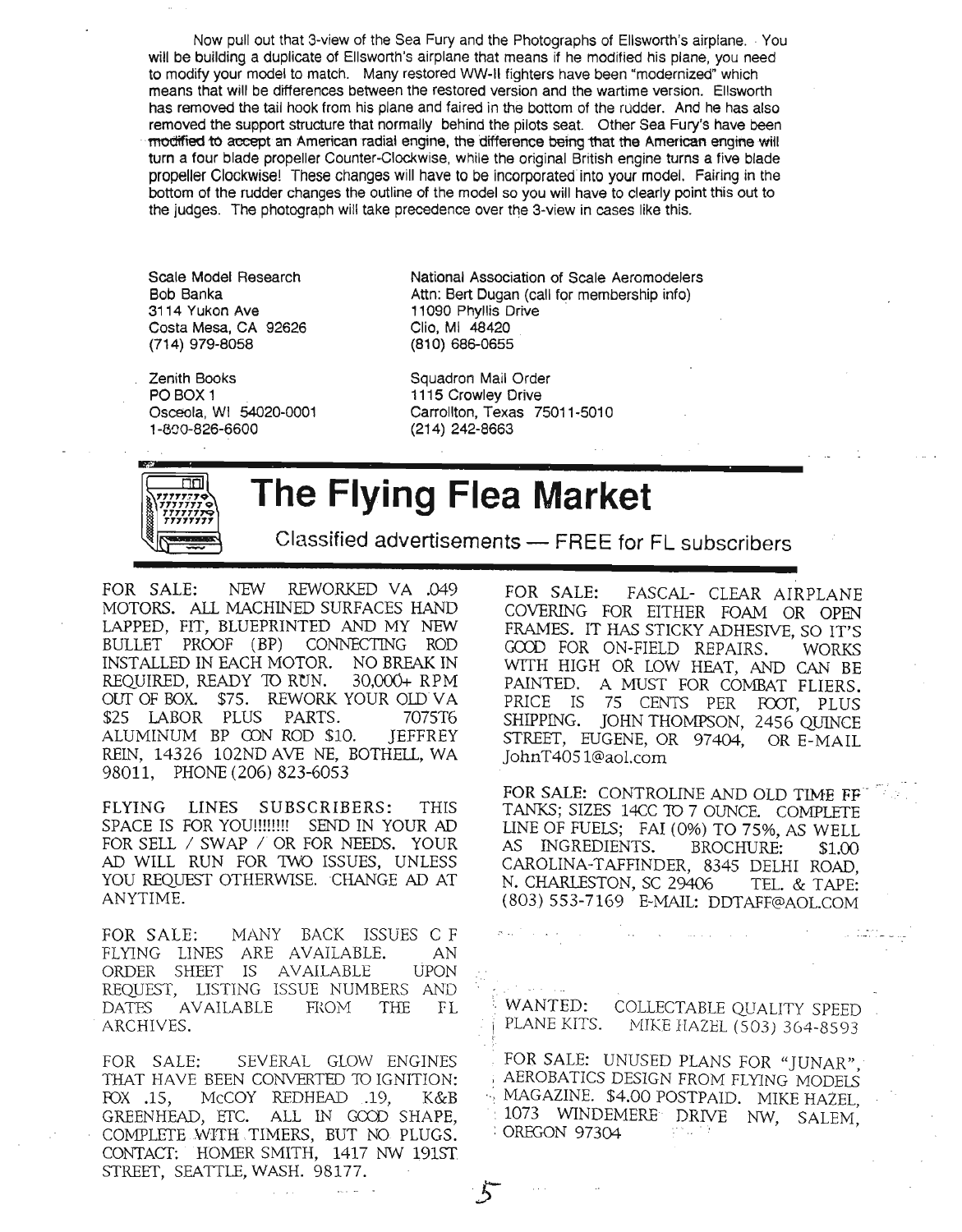## **FA VORITE PLANES**

### **by Jim Cameron**

Being somewhat sentimental, I have had a few planes that meant a great deal to me. My first 1/2A was a Carl Goldberg U'I Satan. My first .35 sized plane was a Goldberg Buster. Another favorite was the throttle stunt ship that Mike mentioned in his favorite planes article. But, my favorite plane is an odd little Knight Twister.

It all started in a shop class at Seaside High School about 20 years ago. An upper-classman found out that I had a model engine part that he wanted. He had a Cox Medallion .09 engine. The trade was made, and Dave Greeen was informed that I was looking for a plane to build for the .09. A short time later Dave showed me the Model Airplane News magazine with the Knight Twister plans in it.

Now at the time, I didn't know about airfoils and lift. I did not know that a Goodyear racer wasn't going to stunt. Race planes were not expected to do loops by most people. Well, not knowing any better I wanted to scale up the planes from the magazine. Dave again helped with this. My Knight Twister was built and came to be known simply as "The Sipe". It soon had quite a reputation that I know it deserved. However, it was not for it's beauty or the stunt pattern it could perform. I was having a great time, and no one could quite figure out why. Remember, I didn't know anything about the .09, so I put a 2 ounce tank on the plane. This was interesting, because I was getting about 20 minute flights. This turned out OK, because our field was large.

I could start the plane, get a launch, and run down field. This would let someone put a flight up on the main circle. Then, while flying I would run back to land on the main circle. You might wonder what in the world would keep my interest. The plane would stall. It was a blast! You could hang the plane on the prop, then pull it inverted or upright. One day Dave flew the plane and that was all it took, he was hooked. He found out about what can only be described as tumble loops. This took place when you put the plane into a stall and let it lumber vertically to about 30 degrees, then gave full up. The plane would loop around its own axis and tuble straight down. If you timed it right, the plane would do three tumble loops before it crashed.

I knew "The Bipe" had reached some sort of acceptance when we were up in Portland for a contest. After the competition I thought I heard an engine that was familiar. I looked over to see Dave flying my Bipe for a crowd of people. He had stolen my plane!

I have now built three Knight Twisters. As I said, I am somewhat sentimental. If you measure fun by the ounce, this little plane ranks right up with any other plane I have ever had.



6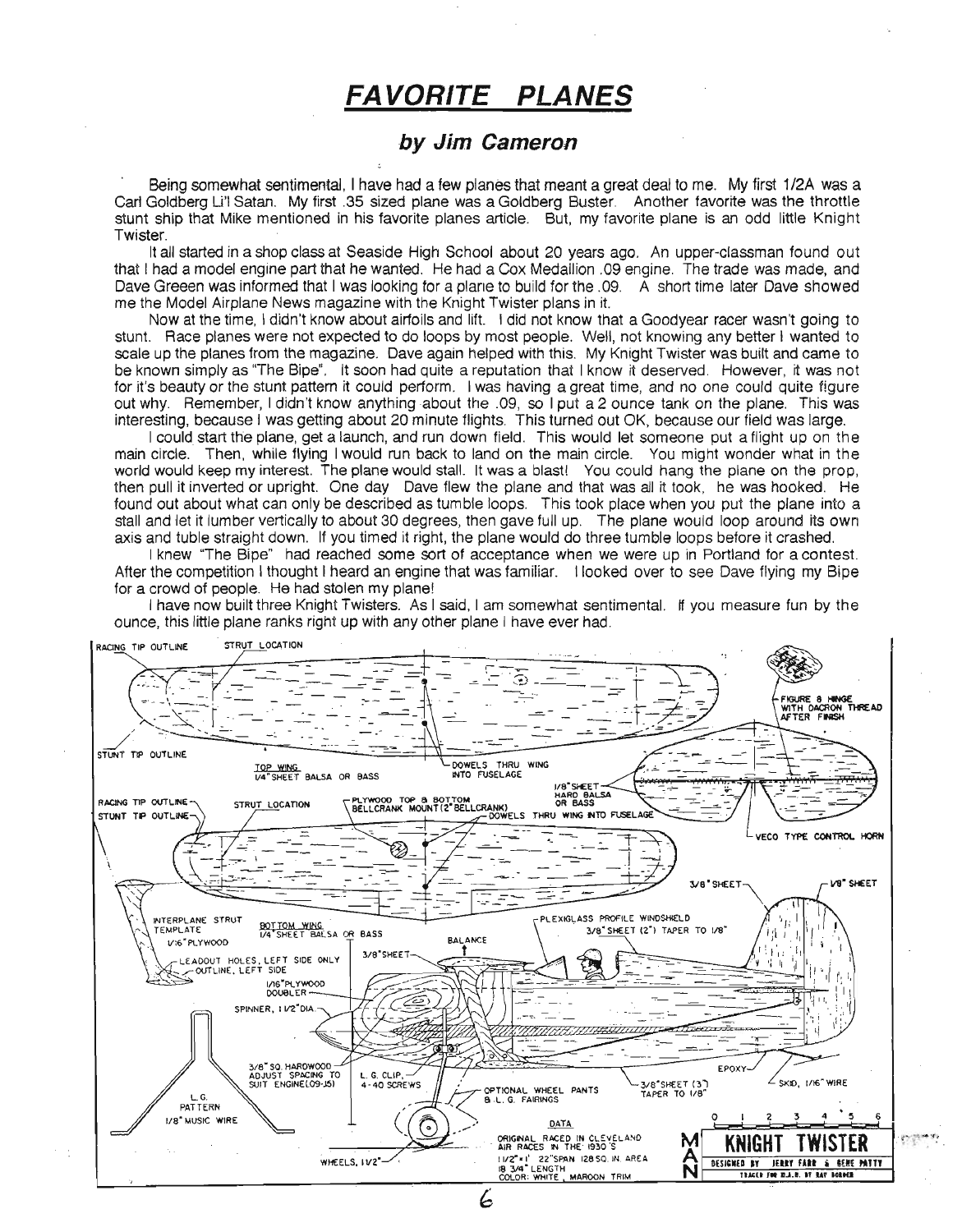Airline Travel Box for Planes Up to 56" Wingspan



- Materials:  $\bullet$  48" x 48" Birch plywood top and bottom
	- 1" x 10" Alaskan Yellow Cedar sides (trim on table saw from I" x 12" stock) .
	- $1" x 2"$  diagonal reinforcing strips on top and bottom
	- (use strips trimmed from  $1'' \times 12''$  sides)
	- 5-Metal handles
	- 4-2" furniture grade swivel casters
	- $#6 x 1 1/2"$  Phillips head screws for removable top
	- 1 1/2" finishing nails for side and bottom assembly
	- Titebond glue for side and bottom assembly
	- Varethane synthetic fmish

This easy-to-build travel box meets airline regulations (total dimension of less than 115") and is specially designed for the needs of classic and old time stunt contestants who often fly a variety of designs. Heavy furniture casters and five handles ensure that it can be maneuvered and lifted with ease. Planes are place diagonally inside the box and may by secured with cuphooks and rubber bands, or simply packed with foam rubber. Towels, an empty fuel pumping device, small toolbox, etc. can be strapped to the sides of the box using cuphooks and heavy rubber bands. Caution: Never ship fuel or other inflammable liquids on any airline!

> Don McClave Portland, Oregon

7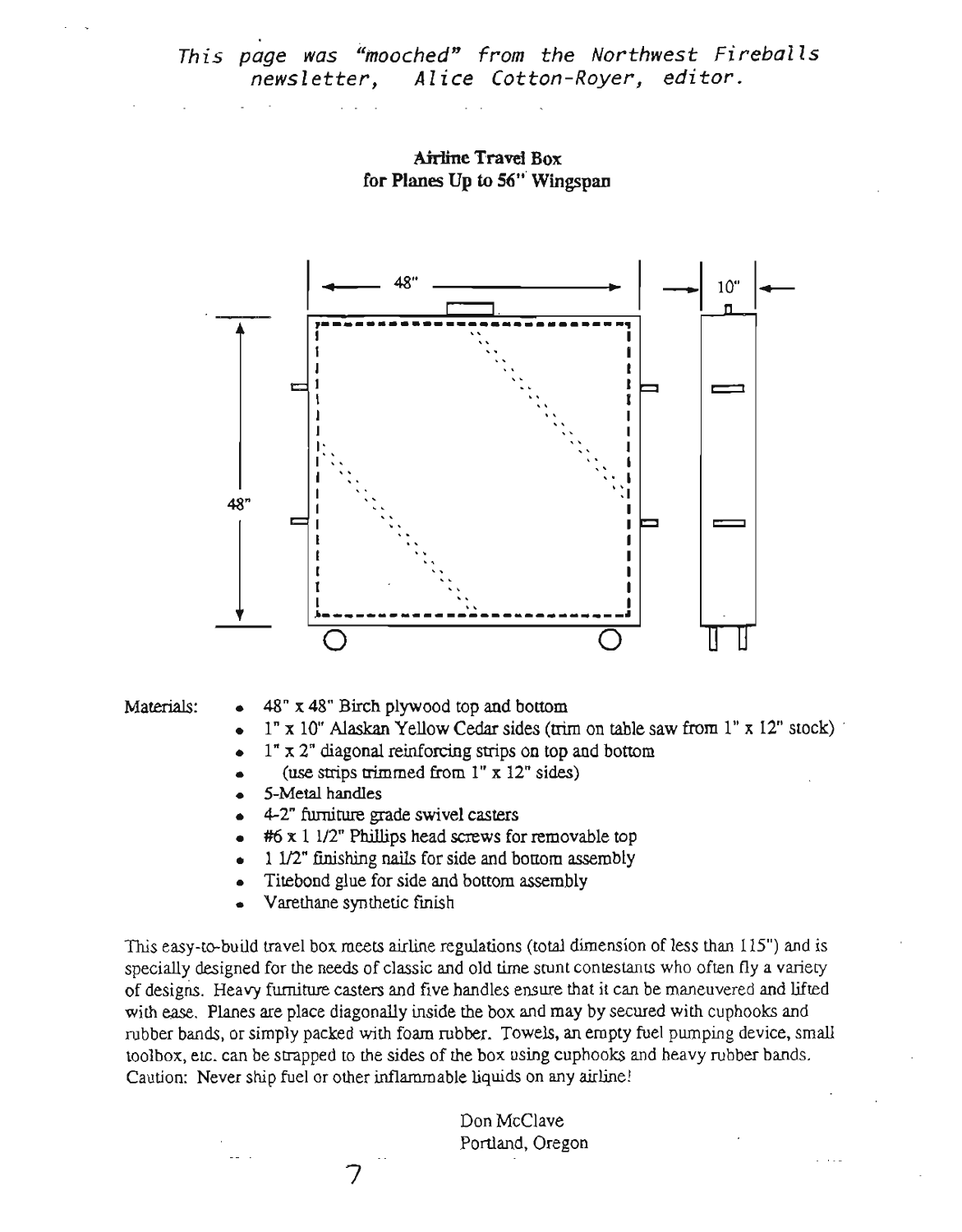Hi, Mike,

Just received your Flying Lines issue #133, and noted an error in the article by Orin Humphries. The article states incorrectly that the stiffness of a beam is proportional to the fourth power of the height, when in fact it is proportional to the third power. Maybe this sounds pickey, but I would hate to have someone design a model using the wrong formulas when there is such a significant effect.

First of all, the stiffness of a beam is inversly proportional to the deflection caused by an applied load. According to the deflection formula,

 $\Delta$ max = wl<sup>4</sup>/8EI (See Beam Diagram)

The section property of the beam (I) is in the denominator of the formula, which is the same as saying that the stiffness of the beam is proportional to I. According to the section property formula,

 $I = (BH<sup>3</sup> - bh<sup>3</sup>)/12$ (See Properties of Cross Section)

Note that I is proportional to  $H^3$ , not  $H^4$ . I hope this helps clear up some questions others might have.

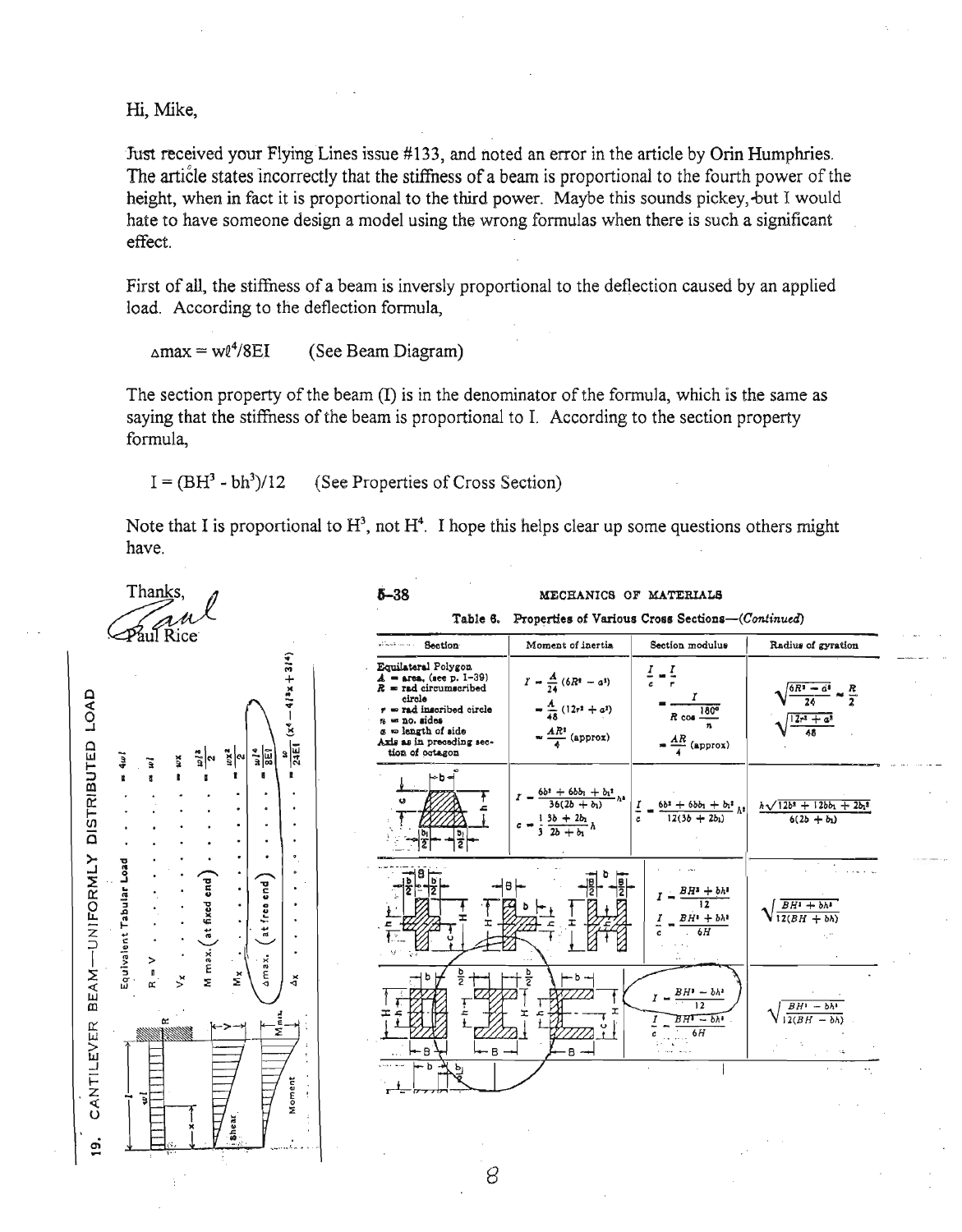



| ADDRESS:        |                                 |                          |
|-----------------|---------------------------------|--------------------------|
| CITY:<br>PHONE: |                                 | <b>STATE:</b><br>ZIP:    |
| Plages Recerve  | Tables at \$10 FACH Totaling \$ | Pre-paid check enclosed. |